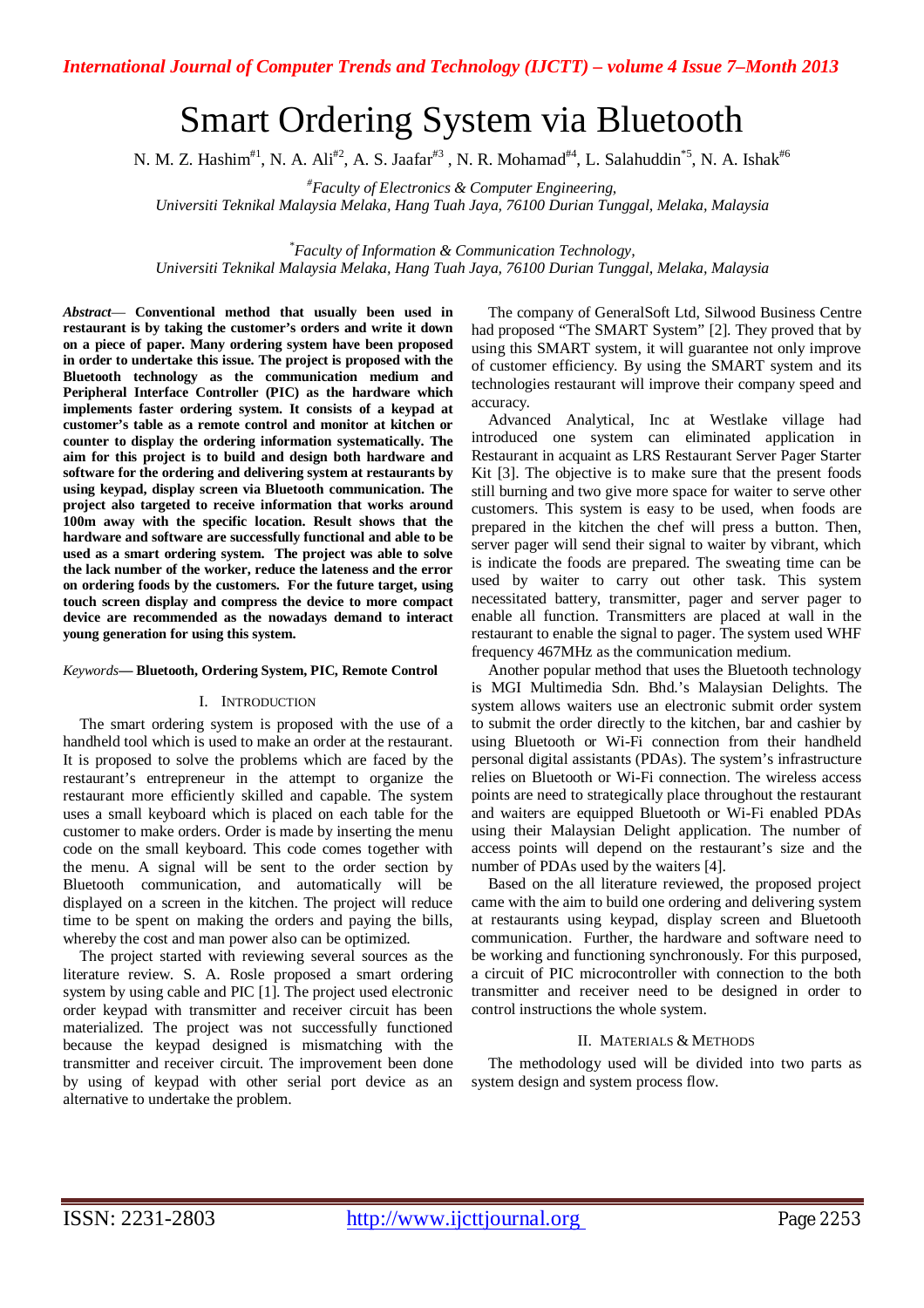# *A. System Design*

The operation of the whole system can be seen through the block diagram. The Fig. 1 below shows the project block diagram. Keypad is used as the input and LCD display is used as the output for the system design.



Fig. 1 General Block Diagram of System Design

The system uses a small keyboard which is placed on each customer table to make an order [9]. Customer need to press the menu by using the keypad for making an order. The completed order will be transmitted to counter or kitchen with Bluetooth communication. Finally the information will be displayed at the LCD display.

#### *B. System Process Flow*



#### Fig. 2 System Process Flow

The system uses a small keyboard which is placed on each table for the customer to make orders. Firstly, customer needed to choose their menu. Order is made by key in the menu code on the small keyboard. This code comes together with the menu.

Then, the code is decrypted by a microcontroller. The microcontroller later transmits the data via Bluetooth transmitter. The microcontroller will continuously receive data via Bluetooth receiver module. The data is processed by the microcontroller when it received signal from Bluetooth communication.

The processed data is to be sent to the kitchen computer for ordering purpose, and to the counter computer for billing process. This system will be done after the customer completed their orders.

### *C. Circuit Construction Process*

All the circuits have been combined to form a complete whole system circuit. The circuit has been design using software Protel. Then circuit is designed for Printed Circuit Board (PCB).



Fig.3 Circuit by Using Protel

After all the error in the schematic designed is corrected, layout for a PCB is constructed. A constructed layout will be simulated in order to know either the circuit requires jumper or it can works on its own at the real circuit. Besides providing layout on PCB, location of the other component can be predetermined for the actual circuit.



Fig. 4 Circuit by Using Protel

After the circuit has been designed using Protel software, the circuit will be ironed at the PCB which has been cut according to suitable the size of the circuit. Finally, component is soldered to the board and the circuit is ready to be powered up, tested and used. Fig. 4 shows the circuit where the components were placed.

# *D. Software Development*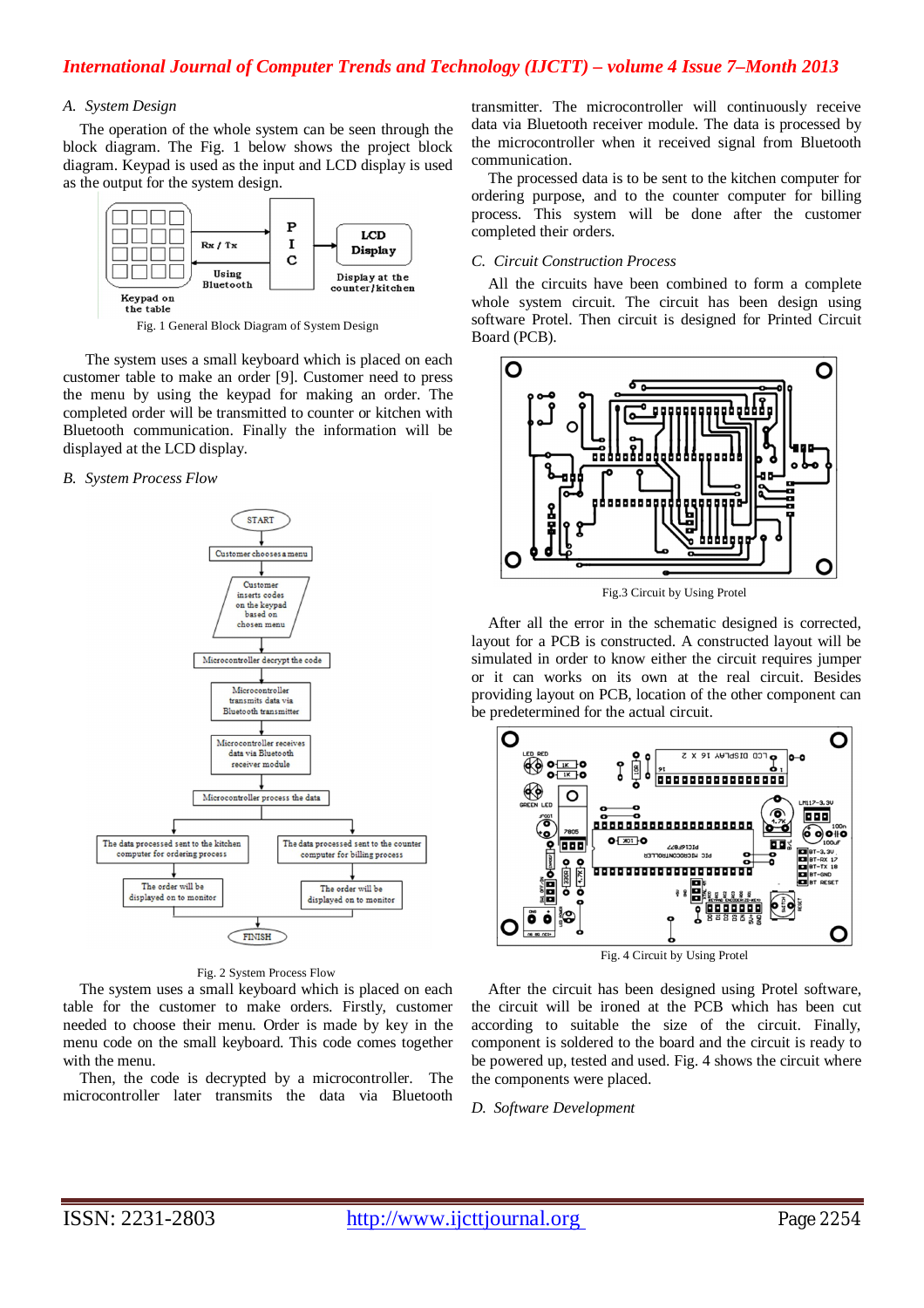# *International Journal of Computer Trends and Technology (IJCTT) – volume 4 Issue 7–Month 2013*

For the software development, the Visual Studio (VB) 6.0 software is used to design the Graphical User Interfacing (GUI) of the project. Microsoft® Visual Studio® 6.0 is a powerful developer tools suite for Windows and Web applications [5]. The VB software is used to display the menu order from customer at the computer screen.

Another software was used is C language. The C language is used to write a source codes for this microcontroller which is then will be compiled. When the program can be successfully run no error in the source code, then the microcontroller will be programmed.

#### III. RESULTS/FINDINGS AND DISCUSSION

Testing is conducted to evaluate the capacity, functions and effectiveness of the developed application. Information about the results and analysis are based on functionality and implementation process.

#### *A. Electronic Order Keypad*

The keypad consists of normally open push button switches. A 1K pull-up resistor on each input pin can help eliminate outside noise. The circuit 4x4 keypad is used in particular with the PIC 16F877 microcontroller [6], [7], for which it has been designed considering a supply of 5V, 16F877 I/O pins leaking current, the voltage level recognized as a high or low state while in TTL mode when a key is pressed the 16F877 micro detects it and transmits the ASCII character [8], [9].

Each push button defines the ID or special code for difference menus. As an example, the key "A" will set to "NEXT". To ensure that the keypad works, observation on the PIC 16F877 microcontroller that was already programmed will be observed. From the observation, the PC will display a number if a push button had been pressed. Table I shows the action that been taken by the system after one of the button had been pressed.

| Button                     | Action                    |  |
|----------------------------|---------------------------|--|
| When button '1' is pressed | Quantity of the menu      |  |
| When button '2' is pressed | Quantity of the menu      |  |
| When button '3' is pressed | Quantity of the menu      |  |
| When button '4' is pressed | Quantity of the menu      |  |
| When button '5' is pressed | Quantity of the menu      |  |
| When button '6' is pressed | Quantity of the menu      |  |
| When button '7' is pressed | Quantity of the menu      |  |
| When button '8' is pressed | Quantity of the menu      |  |
| When button '9' is pressed | Quantity of the menu      |  |
| When button 'A' is pressed | Change the list of menu   |  |
| When button '*' is pressed | Send order to the monitor |  |

TABLE I OUTPUT OF EVERY BUTTON

#### *B. Testing and Troubleshooting*

All the circuits need to be tested and troubleshoot. It would be necessary to solder all components into the PCB and then test the completed model.

Once phase 1 of designing circuit was completed, testing and troubleshooting are needed to ensure that the circuit works properly. The testing on this project has been done independently before all of the parts are connected together to form a complete system. Some equipment that has been used in this process is Multimeter, Oscilloscope, Solder and Sucker.

#### *C. Power Supply of the Microcontroller*

Based on Fig. 5 below, suitable components were used to convert from 12V to 5V. From experiments that had been conducted, voltage regulator that was used will steps down high voltage 12V to low voltage 5V. For this project, its need to use 10V and above to avoid and support LCD display from dim condition.



Fig. 5 Voltage Regulator 5V Circuit

#### *D. Microcontroller Input and Output*

The microcontroller used in this project is the Microchip PIC16F877A. This controller has 33 inputs and outputs. The input and output for the microcontroller can be used in any combination. All input and output are connected to the outside world through the registers which are called port.

For this microcontroller, it has 5 ports which are PORT A-E. PORT A has 6 bits while each of PORT B, C and D has 8 bits. Only PORTE has 3 bits. The ports are been used and their connections are described in Table II.

TABLE II CONNECTION OF THE PIN ON PIC16F877A

| $Pin$ $U$ O | <b>Connection</b>                     |  |
|-------------|---------------------------------------|--|
| $RB3 - RB5$ | Connection to the LCD<br>display      |  |
| $RC0 - RC3$ | Connection to the keypad              |  |
| $RC6 - RC7$ | Connection to the Bluetooth<br>device |  |
| $RD0 - RD7$ | Connection to the LCD<br>display      |  |

*E. Final Project*